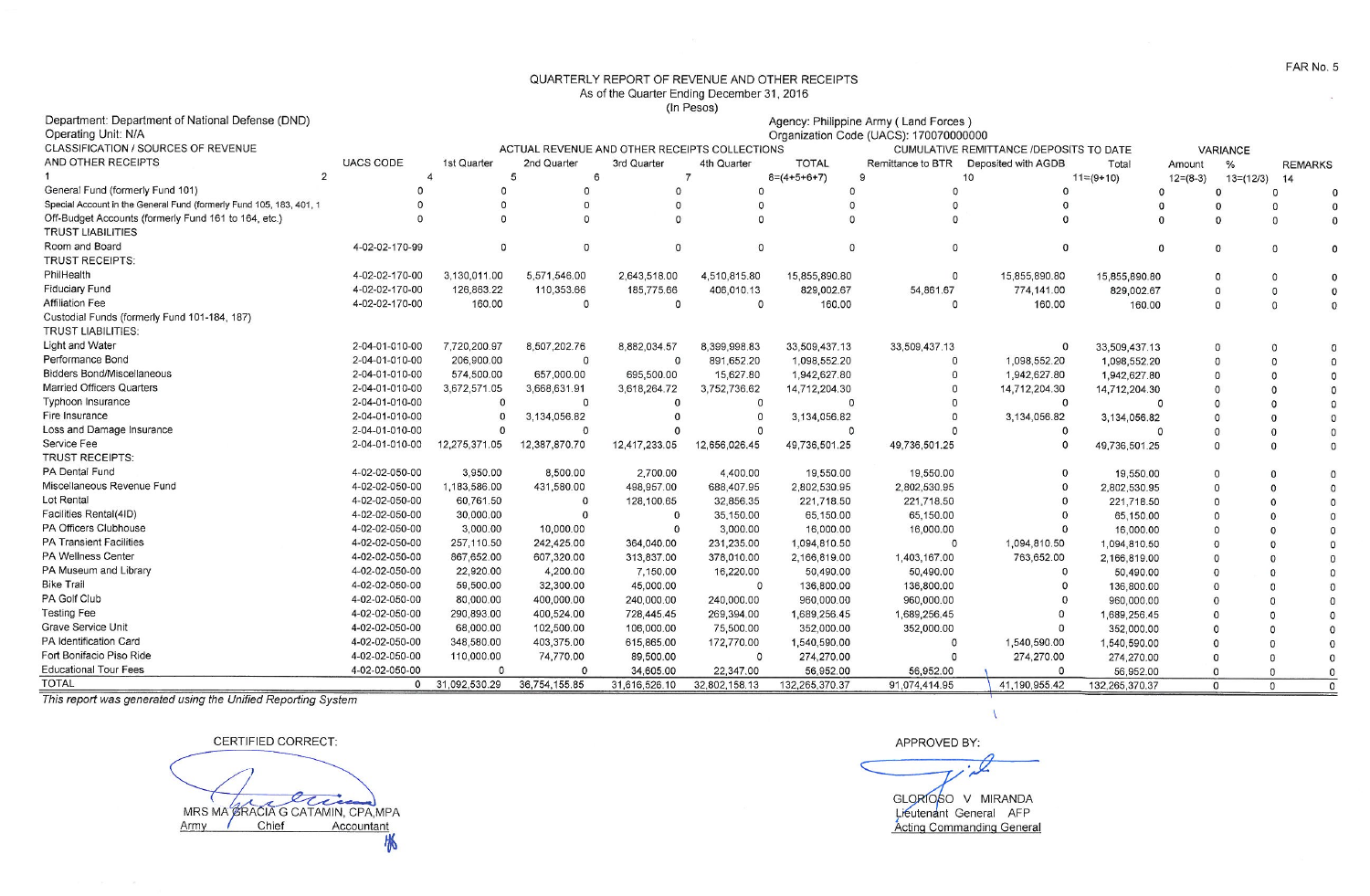## QUARTERLY REPORT OF REVENUE AND OTHER RECEIPTS As of the Quarter Ending 31 March 2016 (In Pesos)

Department : National Defense Philippine Army Agency  $\Delta$ Operating Unit  $\pm$ Organization Code (UACS)  $\frac{17-007}{x}$ 

|                                                                                                                                                                                                                                                                                                                                                                                                                                                                                                                                                                                                                                                                                |                                                                                                                                                                                                                                                                                                                                                    | <b>REVENUE</b><br>TARGET (Annual) |                                                                                                                                                                                                                    |             |             | ACTUAL REVENUE AND OTHER RECEIPTS COLLECTIONS. |                                                                                                                                                                                                                    |                                                                                                                            |                                                                                                    | <b>CUMULATIVE REMITTANCE IDEPOSITS TO DATE</b>                                                                                                                                                       | <b>VARIANCE</b> |               |         |
|--------------------------------------------------------------------------------------------------------------------------------------------------------------------------------------------------------------------------------------------------------------------------------------------------------------------------------------------------------------------------------------------------------------------------------------------------------------------------------------------------------------------------------------------------------------------------------------------------------------------------------------------------------------------------------|----------------------------------------------------------------------------------------------------------------------------------------------------------------------------------------------------------------------------------------------------------------------------------------------------------------------------------------------------|-----------------------------------|--------------------------------------------------------------------------------------------------------------------------------------------------------------------------------------------------------------------|-------------|-------------|------------------------------------------------|--------------------------------------------------------------------------------------------------------------------------------------------------------------------------------------------------------------------|----------------------------------------------------------------------------------------------------------------------------|----------------------------------------------------------------------------------------------------|------------------------------------------------------------------------------------------------------------------------------------------------------------------------------------------------------|-----------------|---------------|---------|
| <b>CLASSIFICATION / SOURCES</b><br>OF REVENUE AND OTHER RECEIPTS                                                                                                                                                                                                                                                                                                                                                                                                                                                                                                                                                                                                               | <b>UACS Code</b>                                                                                                                                                                                                                                                                                                                                   |                                   | 1st Quarter                                                                                                                                                                                                        | 2nd Quarter | 3rd Quarter | 4th Quarter                                    | <b>TOTAL</b>                                                                                                                                                                                                       | BTr                                                                                                                        | Remittance to Deposited with<br><b>AGDB</b>                                                        | Total                                                                                                                                                                                                | Amount          | $\%$          | Remarks |
|                                                                                                                                                                                                                                                                                                                                                                                                                                                                                                                                                                                                                                                                                | 2                                                                                                                                                                                                                                                                                                                                                  | $\overline{\mathbf{3}}$           | 4                                                                                                                                                                                                                  | -5          | £           | $\overline{7}$                                 | $8 = 14 + 5 + 6 + 7$                                                                                                                                                                                               | 9                                                                                                                          | 10                                                                                                 | $11 = (9 + 10)$                                                                                                                                                                                      | $12 = (8-3)$    | $13 = (12/3)$ | 14      |
| A. General Fund<br>B. Special Account in the General Fund<br>C. Off-Budget Accounts<br><b>TRUST LIABILITIES:</b><br>Room and Board<br><b>TRUST RECEIPTS:</b><br>PhilHealth<br><b>Fiduciary Fund</b><br><b>Affiliation Fee</b><br>D. Custodial Funds<br><b>TRUST LIABILITIES:</b><br>Light & Water<br>Performance Bond<br><b>Bidders Bond/Miscellaneous</b><br>Married Officers Quarters<br>Typhoon Insurance<br>Loss and Damage Insurance<br>Service Fee<br><b>TRUST RECEIPTS:</b><br>PA Dental Fund<br>Miscellaneous Revenue Fund<br>Lot Rental<br>Facilities Rental (4ID)<br>PA Officers Clubhouse<br>PA Transient Facilities<br>PA Wellness Center<br>PA Museum end Library | 2-04-01-010-00<br>2-99-99-990-00<br>2-99-99-990-00<br>2-99-99-990-00<br>2-04-01-010-00<br>2-04-01-010-00<br>2-04-01-010-00<br>2-04-01-010-00<br>2-04-01-010-00<br>2-04-01-010-00<br>2-04-01-010-00<br>2-99-99-990-00<br>2-99-99-990-00<br>2-89-99-990-00<br>2-99-99-990-00<br>2-99-99-990-00<br>2-99-99-990-00<br>2-99-99-990-00<br>2-99-99-990-00 |                                   | 3,007,931.00<br>126,863.22<br>7,720,200.97<br>206.900.00<br>574,500.00<br>3,672,571.05<br>12.275.371 05<br>3,950.00<br>1,183,586.00<br>64,032.35<br>30,000.00<br>3.000.00<br>257,110.50<br>867.652.00<br>22,920.00 |             |             |                                                | 3,007.931.00<br>126.863.22<br>7.720,200.97<br>206,900.00<br>574,500.00<br>3,672,571 05<br>12.275.371.05<br>3.950.00<br>1,183,586.00<br>64,032.35<br>30,000.00<br>3,000.00<br>257,110.50<br>867,652.00<br>22.920.00 | 7,720,200,97<br>12.275.371.05<br>3,950.00<br>1,183,586.00<br>54.032.35<br>30,000.00<br>3,000.00<br>104,000,00<br>22.920.00 | 3,007,931.00<br>126.863.22<br>206.900.00<br>574,500.00<br>3.672.571.05<br>257 110.50<br>763,652.00 | 3.007.931.00<br>126,863.22<br>7.720,200.97<br>206.900.00<br>574.500.00<br>3,672,571.05<br>12.275.371.05<br>3,950.00<br>1,183,586.00<br>64.032.35<br>30,000.00<br>3,000.00<br>257,110.50<br>22.920.00 |                 |               |         |
| <b>Bike Trail</b><br>PA Golf Club<br><b>Testing Fee</b><br>Grave Service Unit<br>PA Identification Card<br>Fort Bonifacio Piso Ride<br><b>TOTAL</b>                                                                                                                                                                                                                                                                                                                                                                                                                                                                                                                            | 2-99-99-990-00<br>2-99-99-990-00<br>2-09-99-990-00<br>2-99-99-990-00<br>2-99-99-990-00<br>2-99-99-990-00                                                                                                                                                                                                                                           | $\sim$                            | 59,500.00<br>80,000.00<br>290,893.00<br>68,000.00<br>348,580.00<br>110,000.00<br>30,973,561.14                                                                                                                     | Ż.          |             | $\sim$                                         | 59,500.00<br>80,000.00<br>290,893.00<br>58,000.00<br>348,580,00<br>110,000,00<br>30,973,561.14 21,905,453.37                                                                                                       | 59,500.00<br>80.000.00<br>290.893.00<br>68,000.00                                                                          | 348,580.00<br>110,000.00<br>9,068,107.77                                                           | 59,500.00<br>80,000.00<br>290.893.00<br>68,000.00<br>348,580.00<br>110,000.00<br>30,973,561.14                                                                                                       |                 |               |         |
|                                                                                                                                                                                                                                                                                                                                                                                                                                                                                                                                                                                                                                                                                |                                                                                                                                                                                                                                                                                                                                                    |                                   |                                                                                                                                                                                                                    |             |             |                                                |                                                                                                                                                                                                                    |                                                                                                                            |                                                                                                    |                                                                                                                                                                                                      |                 |               |         |

Certified Correct Ma director & CATAMIN, CPA Acting Army Chief Accountant

Approved By AÑO **EDUARDO**  $M$ Lieutenant General AFP Commanding General, PA Agency Head/Department Secretary

Page 1